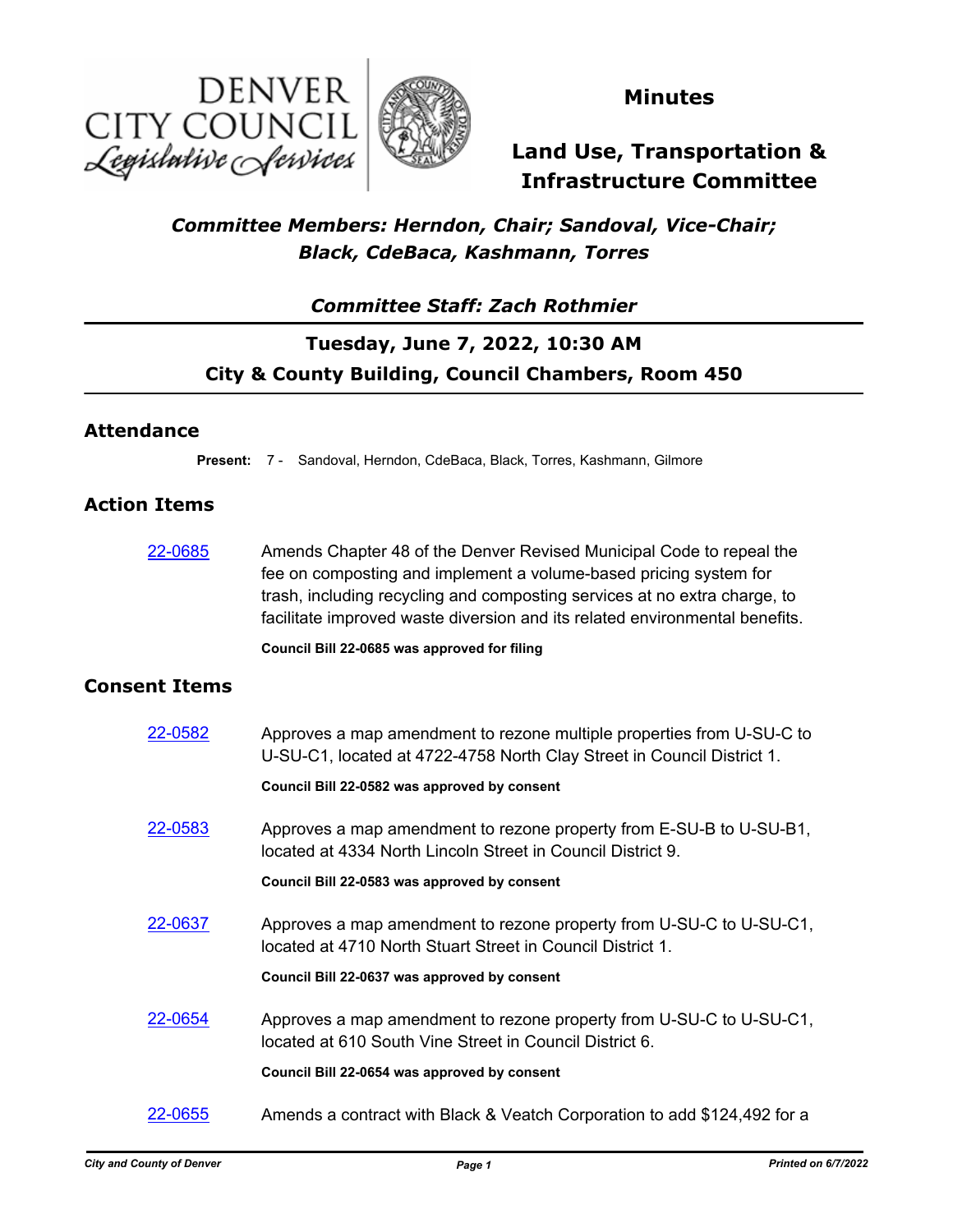# **Minutes Land Use, Transportation & Infrastructure Committee Tuesday, June 7, 2022**

new total of \$902,103 to provide additional professional engineering services for the Sanitary Sewer Master Plan, citywide. No change to contract duration (202053972-01).

### **Council Resolution 22-0655 was approved by consent**

[22-0667](http://denver.legistar.com/gateway.aspx?m=l&id=/matter.aspx?key=21734) Amends an intergovernmental agreement with Urban Drainage and Flood Control District, doing business as Mile High Flood District, for the City to add \$1,400,000 for a new total of \$4,420,570, for trail and flood control improvements for the South Platte River near Florida Avenue in Council District 7. No change to agreement duration (202053889/ 202161003/ 202262792).

### **Council Bill 22-0667 was approved by consent**

[22-0668](http://denver.legistar.com/gateway.aspx?m=l&id=/matter.aspx?key=21735) Approves a cooperative agreement with Environmental Learning for Kids (ELK) for twenty (20) years to provide environmental educational programming and stewardship opportunities for the community, and to manage, operate, and maintain the Education Center and adjacent outdoor open space area at Montbello Open Space Park located at 12680 East Albrook Drive in Council District 8 (PARKS-202263429).

#### **Council Resolution 22-0668 was approved by consent**

[22-0669](http://denver.legistar.com/gateway.aspx?m=l&id=/matter.aspx?key=21736) Dedicates a parcel of land as public right-of-way as public alley, bounded by North Julian Street, West 25th Avenue, North Irving Street, and West 24th Avenue in Council District 1.

### **Council Resolution 22-0669 was approved by consent**

[22-0670](http://denver.legistar.com/gateway.aspx?m=l&id=/matter.aspx?key=21737) Dedicates a parcel of land as public right-of-way, as South Birch Street, located at the intersection of South Birch Street and East Arkansas Avenue in Council District 6.

#### **Council Resolution 22-0670 was approved by consent**

[22-0671](http://denver.legistar.com/gateway.aspx?m=l&id=/matter.aspx?key=21738) Dedicates a portion of twelve parcels of land as public right-of-way as 1) 40th Street, located near the intersection of 40th Street and Blake Street, 2) public alley, bounded by East 38th Avenue, North Franklin Street, East 39th Avenue, and North Gilpin Street, 3) public alley, bounded by East 38th Avenue, North Franklin Street, East 39th Avenue, and North Gilpin Street, 4) public alley, bounded by East 38th Avenue, North Gilpin Street, East 39th Avenue, and North Williams Street, 5) public alley, bounded by East 38th Avenue, North Gilpin Street, East 39th Avenue, and North Williams Street, 6) public alley, bounded by East 38th Avenue, North Williams Street, East 39th Avenue, and North High Street, 7) public alley, bounded by East 38th Avenue, North Williams Street, East 39th Avenue, and North